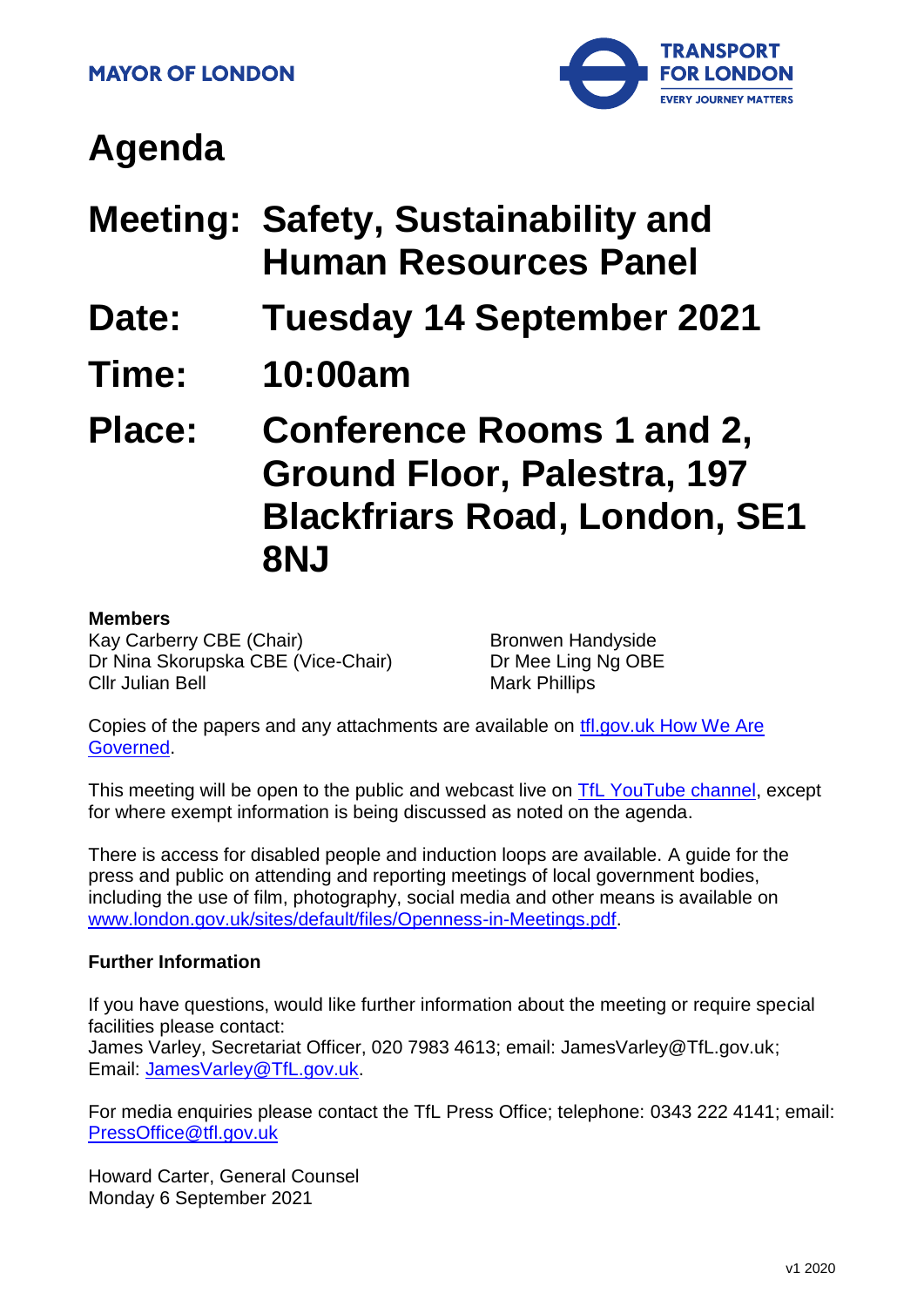**Agenda Safety, Sustainability and Human Resources Panel Tuesday 14 September 2021**

#### **1 Apologies for Absence and Chair's Announcements**

## **2 Declarations of Interests**

General Counsel

**Members are reminded that any interests in a matter under discussion must be declared at the start of the meeting, or at the commencement of the item of business.** 

**Members must not take part in any discussion or decision on such a matter and, depending on the nature of the interest, may be asked to leave the room during the discussion.**

#### **3 Minutes of the Meeting of the Panel held on 30 June 2021** (Pages 1 - 10)

General Counsel

**The Panel is asked to approve the minutes of the meeting of the Panel held on 30 June 2021 and authorise the Chair to sign them.**

#### **4 Matters Arising and Actions List** (Pages 11 - 14)

General Counsel

**The Panel is asked to note the updated actions list.**

## **5 Quarterly Safety, Health and Environment Report** (Pages 15 - 80)

Chief Safety, Health and Environment Officer

**The Panel is asked to note the report.**

## **6 Measuring and Improving Employee Health** (Pages 81 - 86)

Chief Safety, Health and Environment Officer

**The Panel is asked to note the paper.**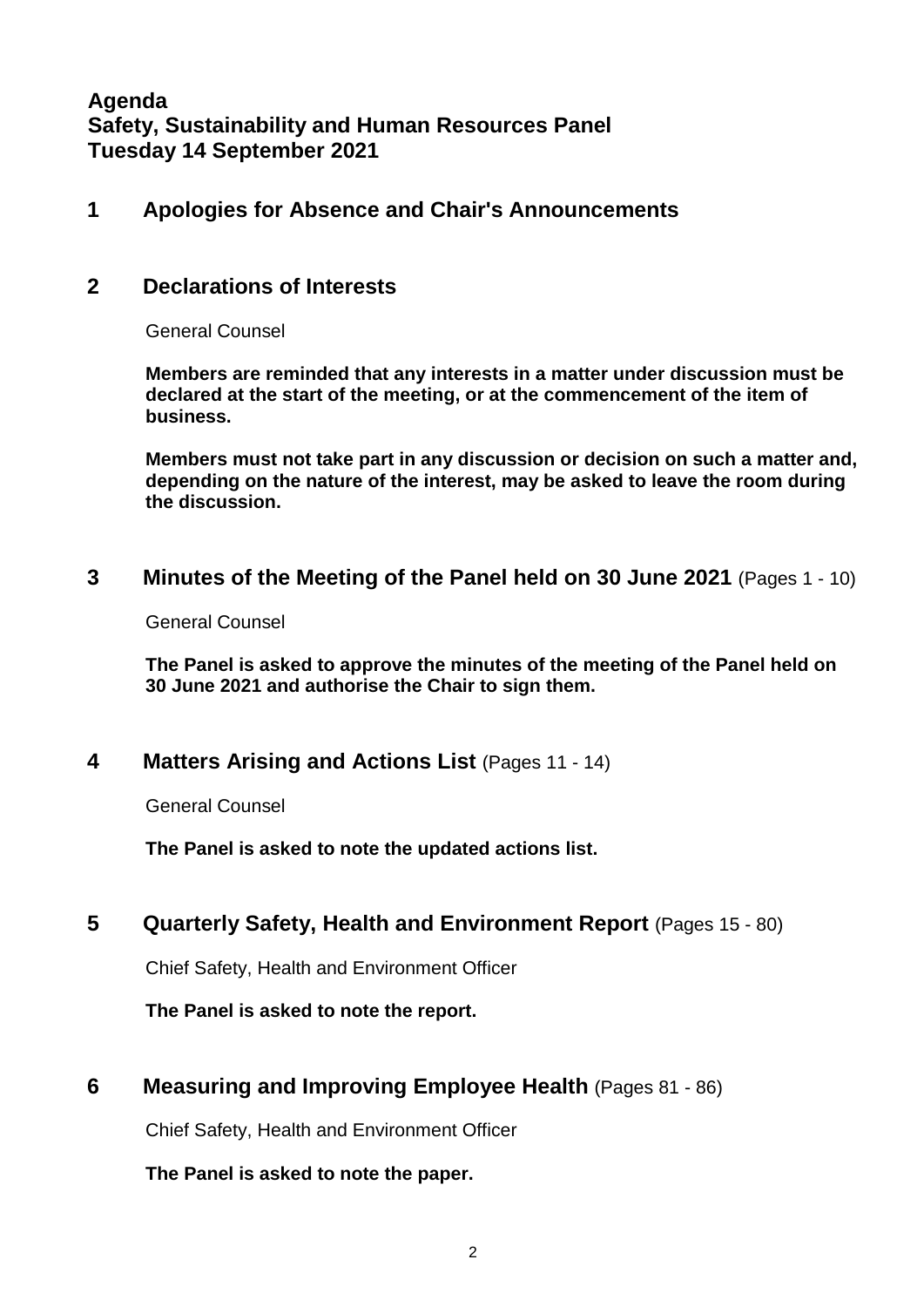**7 Bus Driver Welfare** (Pages 87 - 96)

Managing Director, Surface Transport

**The Panel is asked to note the paper.**

**8 Bus Safety Programme and Driver Health and Wellbeing** (Pages 97 - 106)

Managing Director, Surface Transport

**The Panel is asked to note the paper.** 

**9 Vision Zero Action Plan Update** (Pages 107 - 108)

Chief Safety, Health and Environment Officer

**The Panel is asked to note the paper.**

**10 TfL Sustainability Report and Corporate Environment Plan** (Pages 109 - 112)

Chief Safety, Health and Environment Officer

**The Panel is asked to note the paper.**

**11 Human Resources Quarterly Report** (Pages 113 - 128)

Chief People Officer

**The Panel is asked to note the report.**

**12 Diversity and Inclusion Update** (Pages 129 - 154)

Director of Diversity, Inclusion and Talent

**The Panel is asked to note the paper.**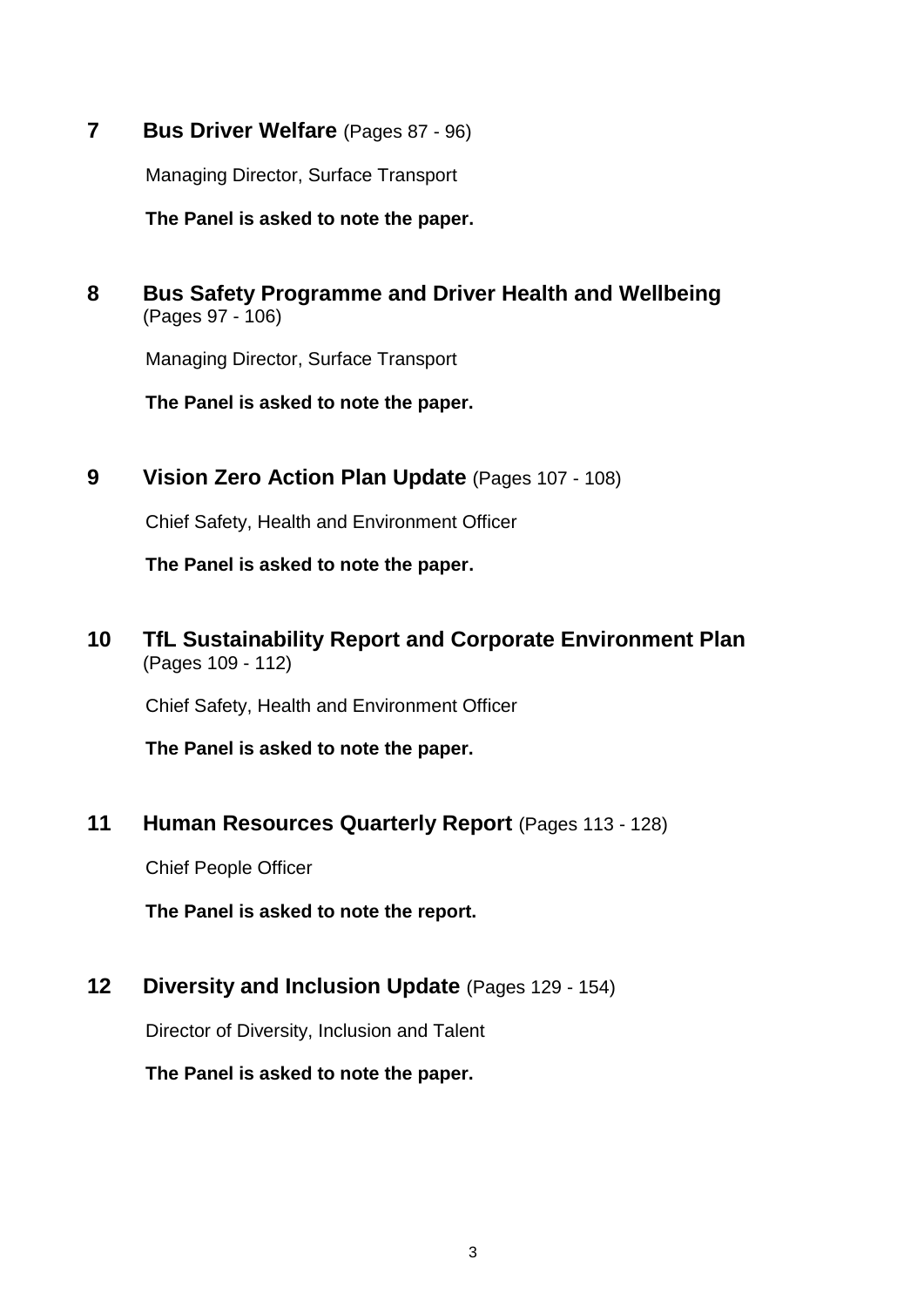#### **13 Safety, Health and Environment Assurance Report** (Pages 155 - 162)

Chief Safety, Health and Environment Officer / Director of Risk and Assurance

**The Panel is asked to note the paper, identify any further development areas and agree to regular reporting to this Panel.**

## **14 Enterprise Risk Update - Inability to Support New Ways of Working (ER10)** (Pages 163 - 166)

Chief People Officer

**The Panel is asked to note the paper and the exempt supplemental information on Part 2 of the agenda.**

## **15 Members' Suggestions For Future Discussion Items**

General Counsel

**The Panel is asked to note the forward plan and is invited to raise any suggestions for future discussion items for the forward plan and for informal briefings.**

## **16 Any Other business the Chair Considers Urgent**

**The Chair will state the reason for urgency of any item taken.**

#### **17 Date of Next Meeting**

Thursday 2 December 2021 at 10.00am

## **18 Exclusion of Press and Public**

**The Panel is recommended to agree to exclude the press and public from the meeting, in accordance with paragraph 3 of Schedule 12A to the Local Government Act 1972 (as amended), in order to consider the following items of business.**